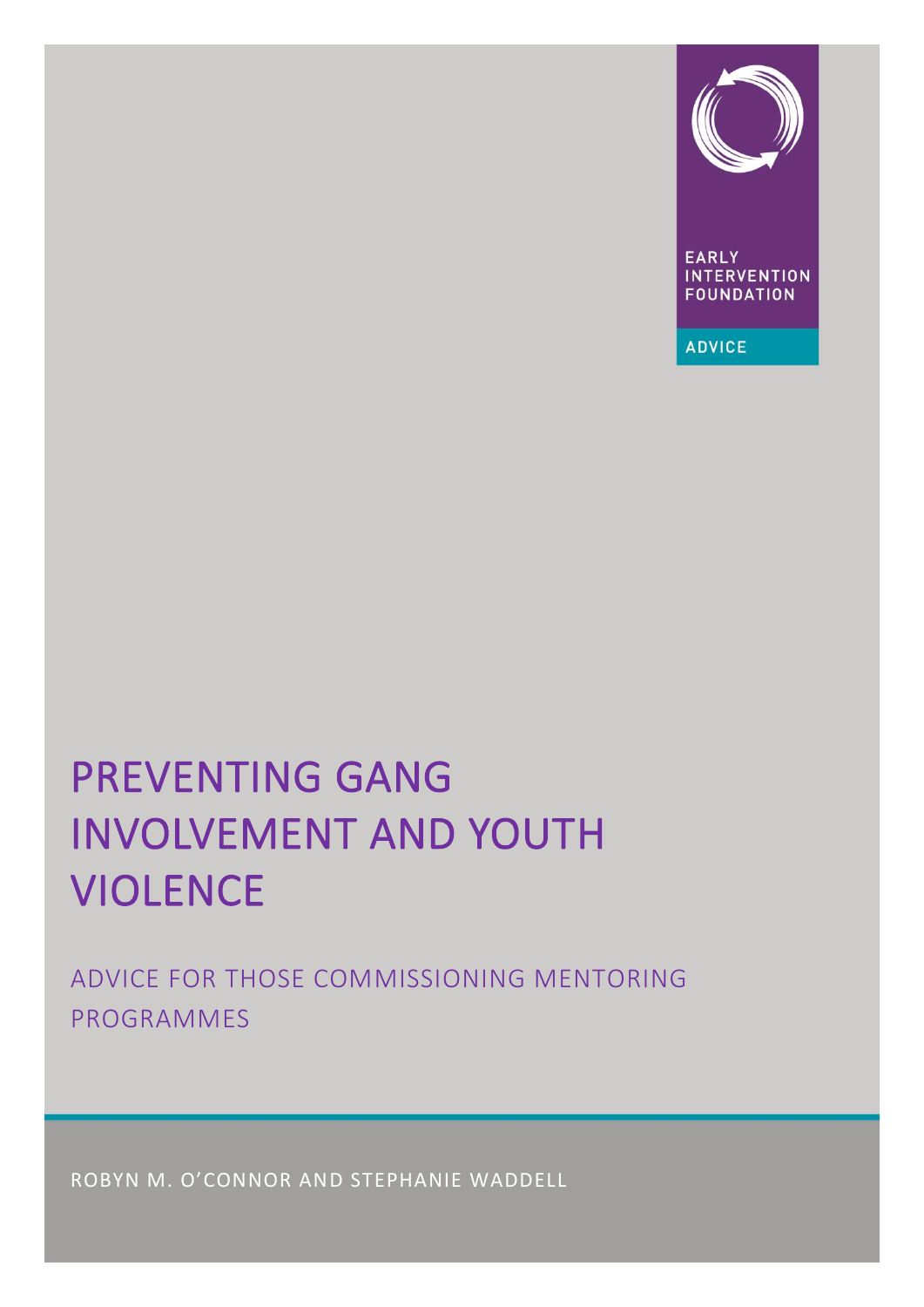

© Early Intervention Foundation 2015. We encourage the wide use of this document. However you may not use this work for commercial purposes; nor alter, transform, or build upon this work except with our express written permission.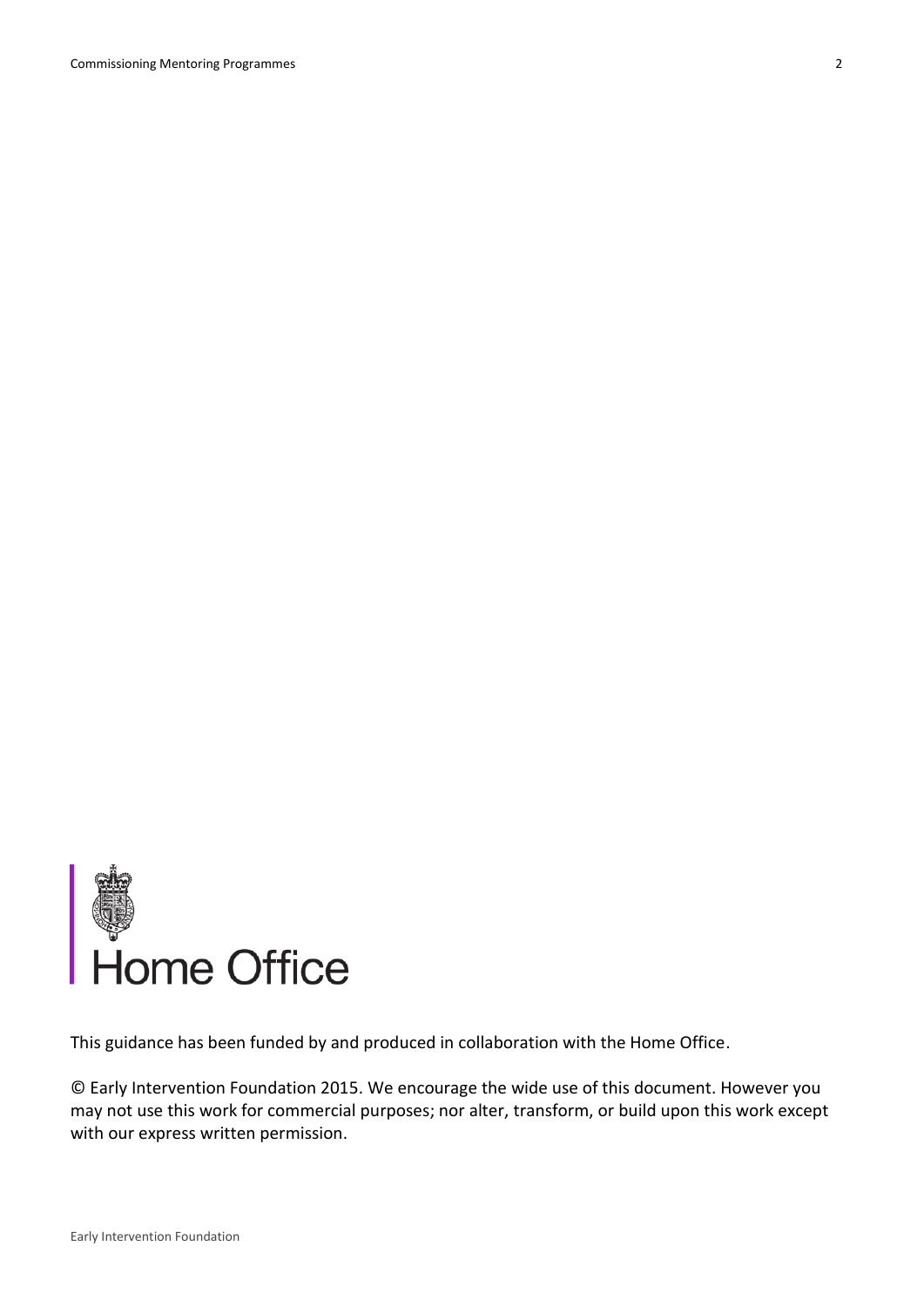## Foreword

The Early Intervention Foundation (EIF) is working with the Home Office on how to prevent gang and youth violence to enable children and young people to not only stay safe, but to thrive and flourish. This first report on mentoring responds to the work of many of the priority Ending Gang and Youth Violence areas, who are interested in the potential of mentoring as a way of working with children and young people to prevent them becoming involved in gangs or helping them to find alternatives and ways out if they do become involved.

Mentoring can be a valuable part of preventative work. There is evidence to suggest that it can have positive impacts if it is delivered in the right way to the right young people. However, other evidence shows that mentoring can sometimes have non-significant impacts, and if not implemented carefully there is also the risk of causing harm. This guidance sets out the sorts of questions that commissioners, including Police and Crime Commissioners and Community Safety Managers, should be asking and the sorts of things they might need to consider to maximise the positive impact of any local mentoring provision.

This guidance is part of the EIF's "Advice" series. Our focus at the Foundation is on the flow of evidence between research, policy and practice. Our "Advice" publications are not full evidence reviews. They are designed to provide practical, timely advice to local commissioners and practitioners, drawing as robustly as possible and in a balanced way on relevant evidence, but equally on qualitative information and intelligence from local places about what they say is working for them. We hope that this guidance proves a valuable and accessible resource for those seeking to commission mentoring provision. As ever the responsibility is with commissioners and practitioners to ensure quality implementation, drawing on the best available advice and evidence but also monitoring impacts locally.

Commissioners may also wish to refer to the EIF Guidebook, which is an online resource for advice on how to commission and deliver early intervention.<sup>1</sup> A key feature of the Guidebook is the Programmes Library, which includes information about early intervention programmes that have been implemented in the UK. This Library will include programmes aimed at preventing gang and youth violence, including mentoring programmes.

Carey Oppenheim Chief Executive, Early Intervention Foundation

<sup>1</sup> <http://guidebook.eif.org.uk/>

Early Intervention Foundation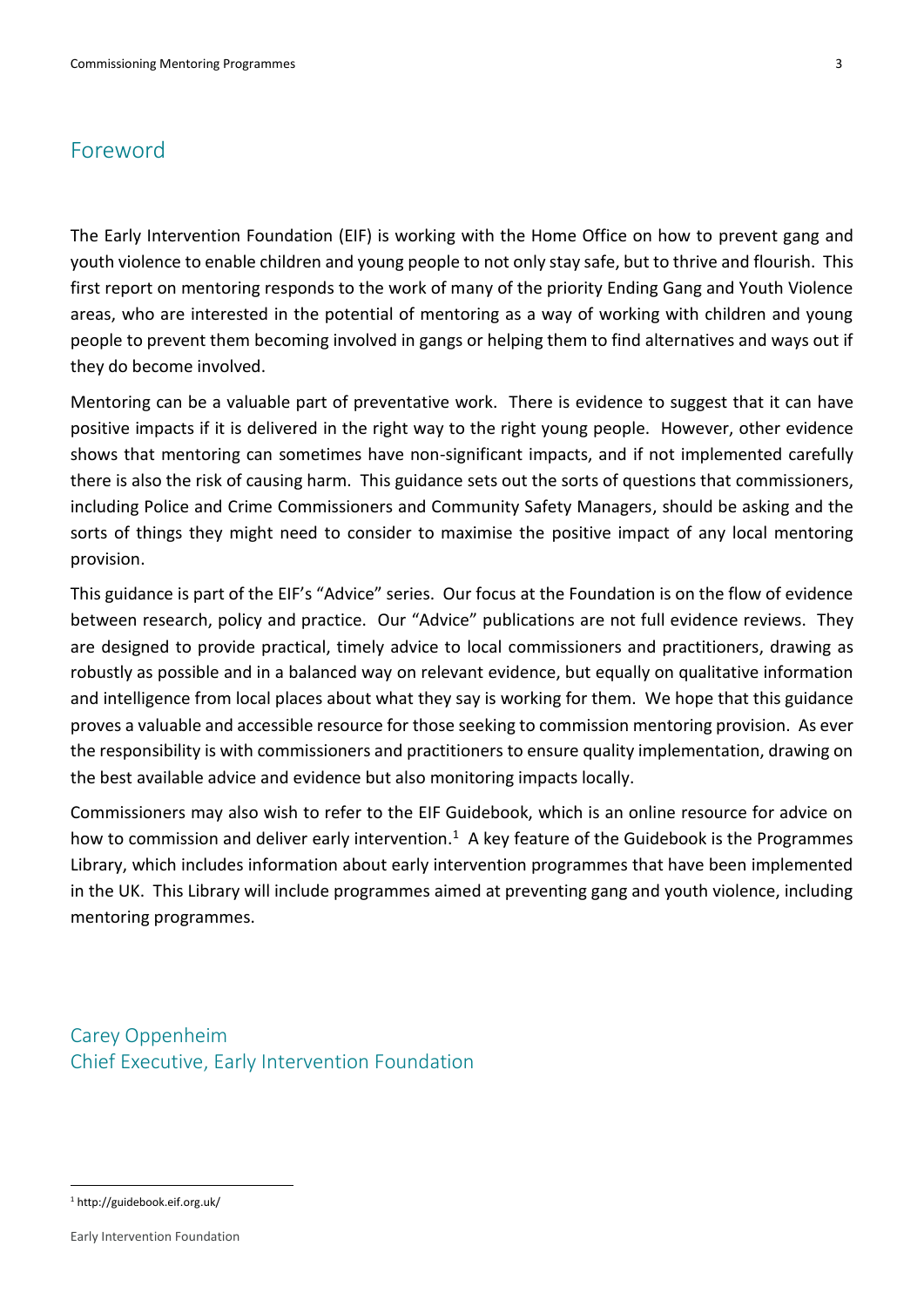# **Table of Contents**

CHECKLIST: Choosing, commissioning and evaluating a high-quality mentoring service ......................... 13

|--|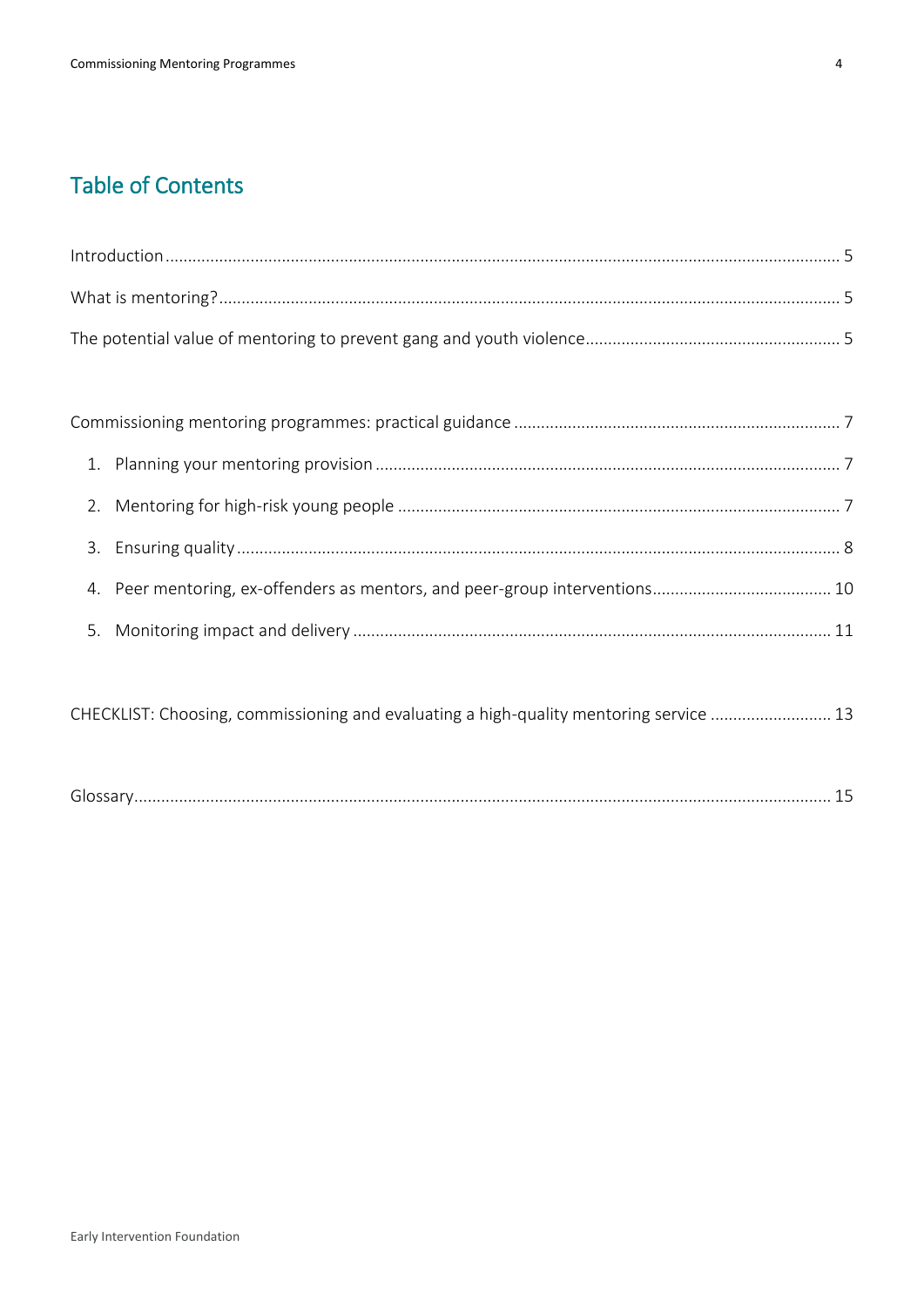## **Introduction**

Mentoring is widely used as an intervention with young people, and could be an important tool in efforts to prevent gang and youth violence. Importantly however, mentoring provision can vary significantly and the evidence on the effectiveness of mentoring is mixed. When deciding to commission and implement these programmes you should be aware of both the potential benefits and pitfalls, remembering that whilst delivered in the right way to the right young people mentoring can have positive impacts<sup>2</sup>, it can also have non-significant<sup>3</sup> or harmful effects<sup>4</sup>.

This guidance has been produced by the Early Intervention Foundation (EIF) in collaboration with the Home Office, and is intended to be a practical resource and implementation tool for local statutory commissioners. It supplements a range of broader guidance on mentoring, and has a focus on preventing gang involvement and youth violence.

The information provided draws on a combination of evidence from high-quality reviews and studies, the academic literature on youth mentoring, information from leading providers of mentoring services, and relevant reports within the field of gang and youth violence. Notably, much of the best available evidence within the field of mentoring is not specific to the United Kingdom, and comes from international evidence reviews and studies based in the United States.

## What is mentoring?

Definitions of mentoring vary and programmes may take different forms (e.g. peer mentoring, adult-toyouth mentoring, group mentoring, e-mentoring) across different settings (e.g. in the community, in prisons, in schools). Often, mentoring is defined as a one-to-one, non-judgemental relationship in which an individual (the 'mentor') gives time to support and encourage another (the 'mentee'). Mentors may offer direct assistance, such as help with job searching, and/or indirect support through encouragement, acting as a positive role model, and challenging the mentee's views, for example.<sup>5</sup>

## The potential value of mentoring to prevent gang and youth violence

Mentoring is often used to help prevent, divert, and provide ways out for young people engaged in, or thought to be at risk of involvement in gang and youth violence. As yet, evidence on how effective mentoring is in preventing or reducing gang membership is lacking. More broadly however, mentoring

<sup>&</sup>lt;sup>2</sup> For example: DuBois, D. L., Portillo, N., Rhodes, J. E., Silverthorn, N., & Valentine, J. C. (2011). How Effective Are Mentoring Programs for Youth? A Systematic Assessment of the Evidence. *Psychological Science in the Public Interest, 12*(2), 57-91; Tolan, P., Henry, D., Schoeny, M., & Bass, A. (2008). Mentoring Interventions to Affect Juvenile Delinquency and Associated Problems. *Campbell Systematic Reviews*, 2008:16.

<sup>3</sup> Tolan, P., Henry, D., Schoeny, M., & Bass, A. (2008); Wood, S. & Mayo-Wilson, E. (2012). School-Based Mentoring for Adolescents: A Systematic Review and Meta-Analysis. *Research on Social Work Practice*, 22(3), 257-269.

<sup>4</sup> Grossman, J. B. & Rhodes, J. E. (2002). The Test of Time: Predictors and Effects of Duration in Youth Mentoring Relationships. *American Journal of Community Psychology, 30*(2), 199-219.

<sup>5</sup> Jolliffe, D. & Farrington, D. P. (2007). A rapid evidence assessment of the impact of mentoring on re-offending: a summary. Home Office Online Report 11/07. Available from: http://resources.civilservice.gov.uk/wp-content/uploads/2011/09/rdsolr1107\_tcm6-7376.pdf ; Rhodes, J. E. (2005). A model of youth mentoring. In D. L. DuBois & M. J. Karcher (Eds.), *Handbook of youth mentoring* (1<sup>st</sup> Ed.) (pp. 30-43). Thousand Oaks, CA: SAGE.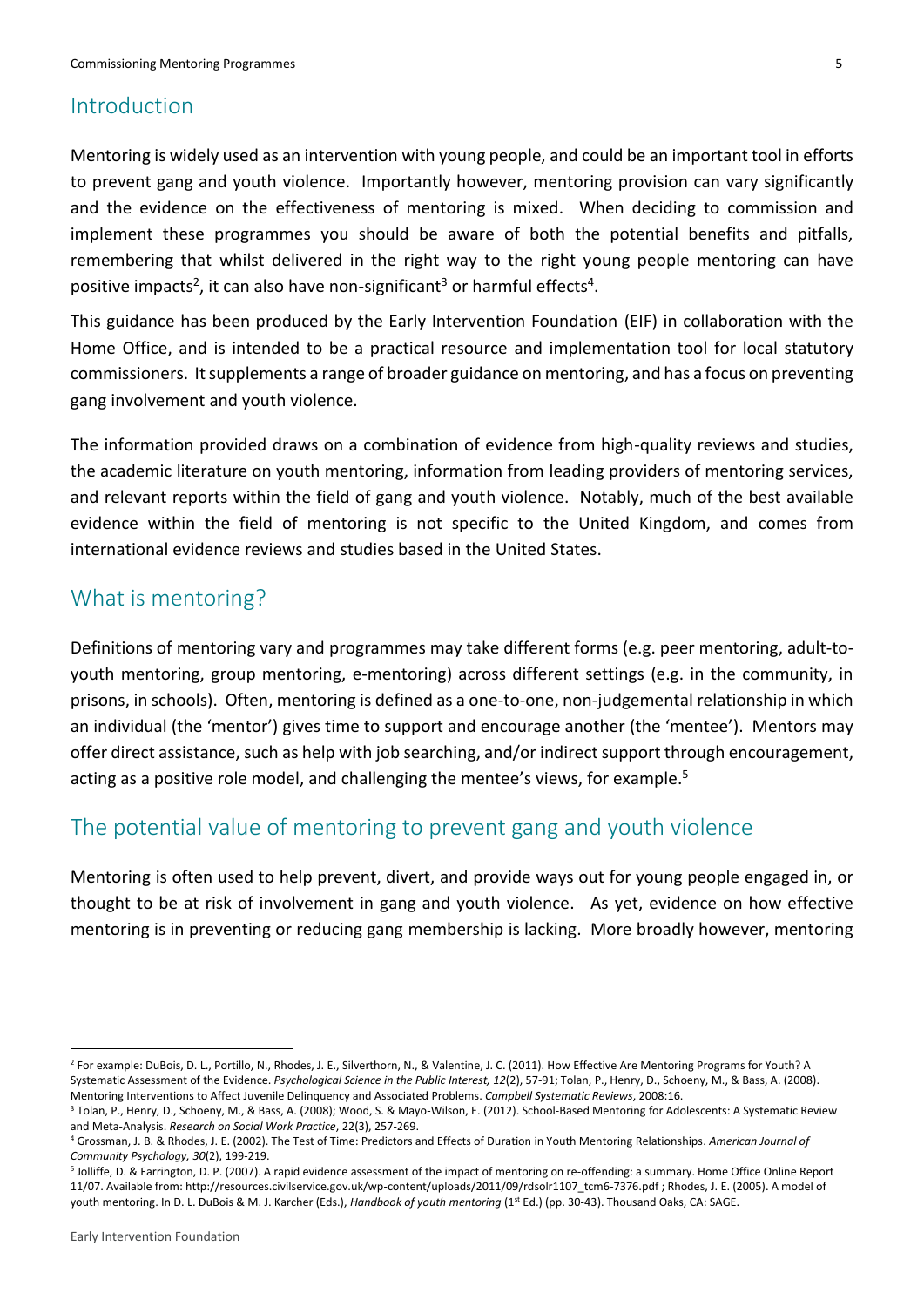has been shown to have promising impacts on reoffending, juvenile delinquency (young people's antisocial or criminal behaviour) and associated problems.<sup>6</sup>

Mentoring Interventions to Affect Juvenile Delinquency and Associated Problems: A Systematic Review & Meta-Analysis

A systematic review by Tolan and colleagues (2008) found that overall, mentored high-risk young people (already displaying delinquent behaviour or at risk of future delinquency), displayed a lower likelihood of **delinquency**, **aggression** and **drug use**, and achieved better **academic results** than those who were not mentored.

- Within these outcomes, the effects of mentoring were strongest for delinquency and aggression.
- Effects tended to be stronger when *emotional support* was a key part of the mentoring provision, and when mentors were motivated to participate as part of their own *professional development* rather than just wanting to volunteer.
- Detailed descriptions of the content of the mentoring programmes evaluated were often lacking, and where there were descriptions the activities varied substantially between programmes; therefore the reviewers could not state with any certainty what the most promising features of mentoring interventions were.

#### Impact of Mentoring on Reoffending: A Rapid Evidence Assessment

A rapid evidence assessment by Jolliffe and Farrington (2007) found that overall, mentoring had a significant beneficial influence in reducing **subsequent offending** for individuals who were at risk of offending or had been apprehended by the police, compared to those who were not mentored.

- However, whilst mentoring was shown to reduce subsequent offending by 4-11%, this was primarily driven by studies of *lower methodological quality*. The best-designed studies did not suggest mentoring caused a statistically significant reduction in re-offending, meaning the results may have been due to chance, rather than as a result of the mentoring provision.
- Mentoring was most effective in reducing reoffending where the mentor and mentee *spent more time together* at each meeting and met at least once a week.
- Mentoring was only successful in reducing re-offending when it was *part of a wider suite of interventions*; suggesting mentoring on its own may not reduce re-offending.
- Only studies in which mentoring was still being given during the follow-up period (after the formal end of the intervention) led to a statistically significant reduction in re-offending, suggesting the *benefits of mentoring did not persist* after the mentoring ended.

Advice: These reviews show the potential value of mentoring to affect outcomes relevant to youth crime and violence. However, they also highlight the importance of giving careful consideration to the content of mentoring activities, the mentor's motivation for involvement, the frequency and duration of meetings, the use of other interventions alongside mentoring provision, the mentee's characteristics, and post-programme provision of services, all of which may explain variations in how effective (or ineffective) mentoring can be.

<sup>6</sup> Jolliffe, D. & Farrington, D. P. (2007); Tolan, P., Henry, D., Schoeny, M., & Bass, A. (2008)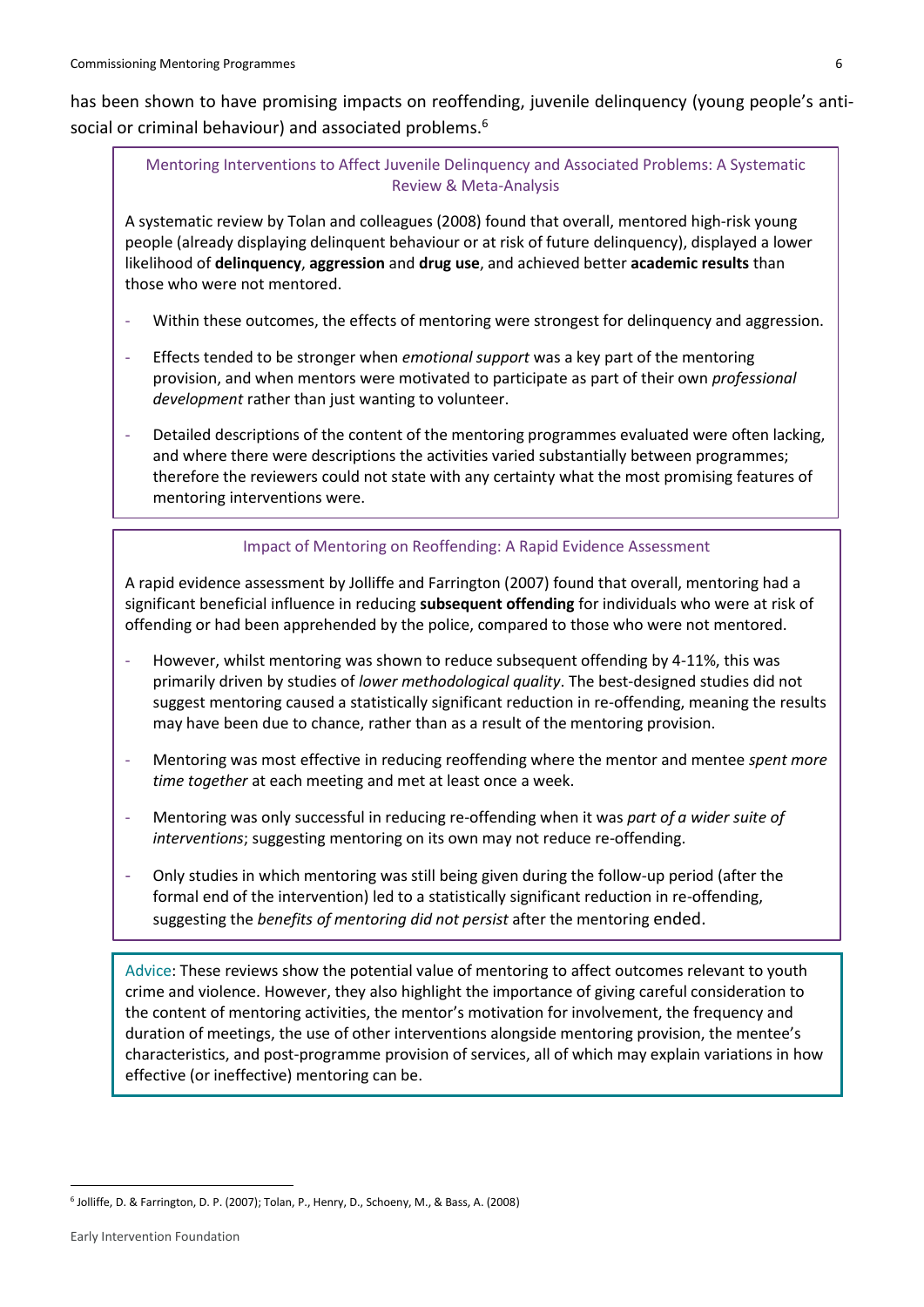## Commissioning mentoring programmes: practical guidance

The following guidance provides practical tips about the things to consider when commissioning a mentoring service.

### 1. Planning your mentoring provision

## *Understand who is at risk of gang involvement or youth violence in your local area, your intended outcomes, and how mentoring programmes may need to sit within a suite of carefully targeted interventions.*

As a commissioner you should understand the characteristics and needs of your target group, and will need to be clear from the outset about the outcomes you expect your mentoring provision to achieve. Generally, commissioned programmes should be age-appropriate (e.g. in terms of activities selected, topics discussed, goals, travel arrangements, etc.). More specifically, programmes should consider both the overlapping and distinct experiences of boys and girls in relation to gang involvement and youth violence. The reasons why young people become involved, or are at risk of involvement, in gangs and youth violence are often complex. They arise at individual, peer, family, school and community levels and may change throughout childhood, adolescence and young adulthood.<sup>7</sup> Mentoring can seem an attractive option but may only be part of the solution; depending on both your target population and outcomes, mentoring may need to be considered as part of a suite of interventions (e.g. delivered alongside behaviour modification, supplementary education, or employment programmes) and a multiagency approach. 8

## 2. Mentoring for high-risk young people

*Ensure that your mentoring provider has a good understanding of the risks associated with gang involvement, for both young men and young women, and is clear about safeguarding responsibilities and the role of statutory service providers.* 

All those who come into contact with children and families in their work have a duty to safeguard and promote the welfare of children. Your mentoring provider should have a clear safeguarding policy in place, setting out the arrangements for sharing information with children's social care if there are concerns about a child's welfare. <sup>9</sup>

Your mentoring provider may need to be aware of the particular drivers and risks associated with gang involvement and youth violence, as this knowledge can be used to tailor programme inductions, training, support provision, and referral pathways.

<sup>&</sup>lt;sup>7</sup> Bellis, M. A., Hughes, K., Perkins, C., & Bennett, A. (2012). Protecting people Promoting health: A public health approach to violence prevention for England. *Department of Health.* Available from[: https://www.gov.uk/government/publications/a-public-health-approach-to-violence-prevention-in](https://www.gov.uk/government/publications/a-public-health-approach-to-violence-prevention-in-england)[england](https://www.gov.uk/government/publications/a-public-health-approach-to-violence-prevention-in-england) ; Lenzi, M., Sharkey, J., Vieno, A., Mayworm, A., Dougherty, D., & Nylund-Gibson, K. (2014). Adolescent gang involvement: The role of individual, family, peer, and school factors in a multilevel perspective. *Aggressive Behavior, 9999*, 1-12.

<sup>8</sup> Jolliffe, D. & Farrington, D. P. (2007).

<sup>9</sup> For more information see Working Together to Safeguard Children. *HM Government* (2013). Available from:

[https://www.gov.uk/government/uploads/system/uploads/attachment\\_data/file/281368/Working\\_together\\_to\\_safeguard\\_children.pdf](https://www.gov.uk/government/uploads/system/uploads/attachment_data/file/281368/Working_together_to_safeguard_children.pdf)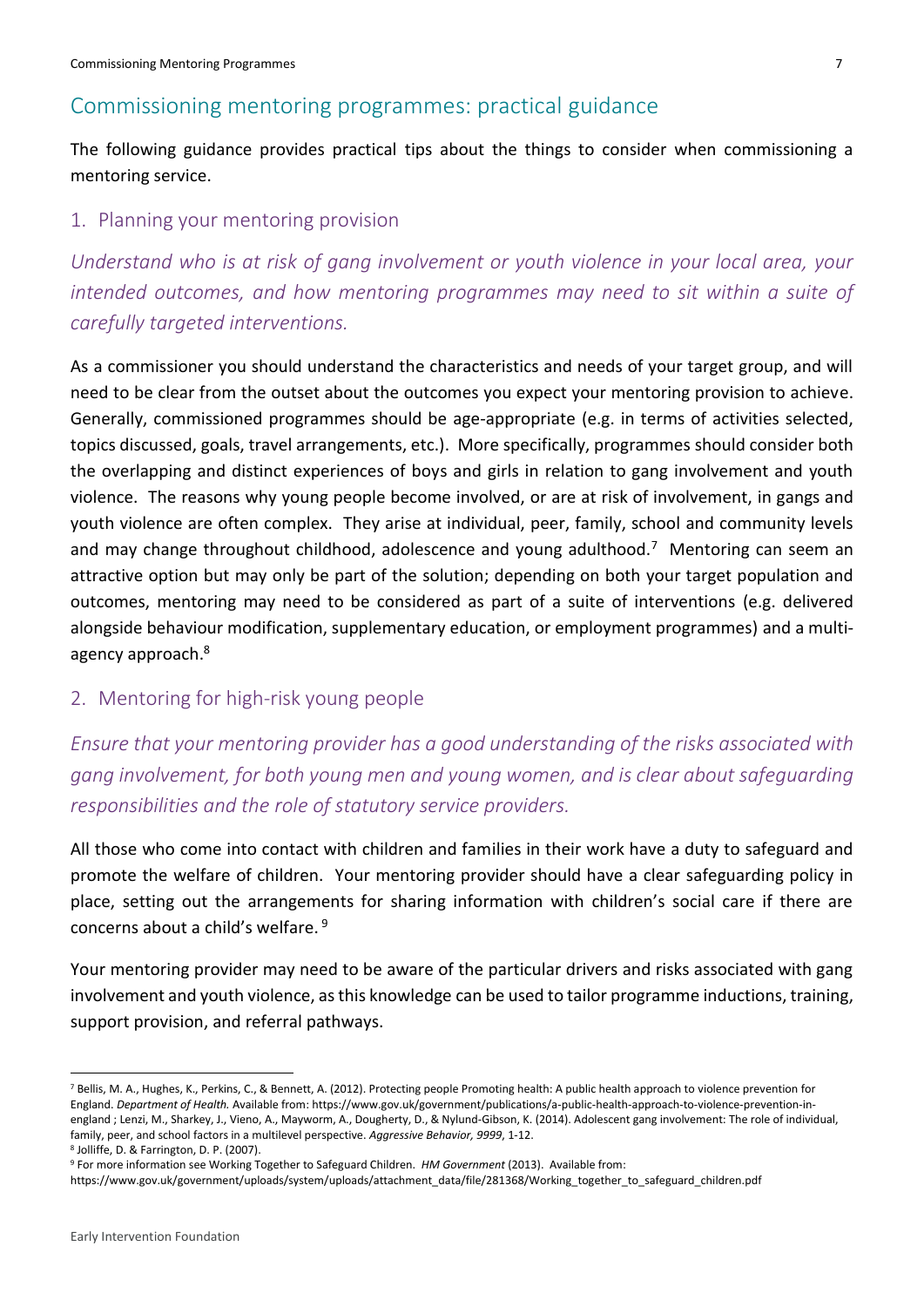Relevant issues include (but are not limited to):

- The links between mental health, such as emotional trauma, and gang membership.<sup>10</sup> Mentors need to be able to identify the signs of mental health problems in young people, and know how to refer them to the right healthcare professionals. These problems may arise prior to gang involvement and/or as a consequence, and can often be the result of traumatic experiences in childhood (such as neglect or violence in the home).
- The risks facing gang-affiliated girls and young women.  $11$  The reasons behind their gang association, the roles played within gangs and potential pathways out of involvement may be very different to those for boys, therefore mentoring provision needs to be gender-informed if not gender-specific.<sup>12</sup> In particular, young women and girls may be vulnerable to gang-related sexual exploitation and victimisation.
- Stereotypical and harmful attitudes towards girls and young women. Providers and mentors also need to be alert to and appropriately challenge misogynistic attitudes and behaviours which foster violence against women and girls. $^{13}$
- The wider peer and family networks within which the young person operates. Understanding how young people relate to their peers and family may be critical to a successful mentoring relationship. For example, it may be important to understand the young person's "status" within a gang and his or her relationship to other gang members.
- Perceived or actual threats associated with gang 'territory'. Young people associated with gangs or youth violence may find themselves at risk of harm or violence, or may perceive that they are at risk whilst travelling to or through areas seen as rival territory. Providers and/or mentors should be aware of this in selecting safe or 'neutral' meeting places and the possible impact on travel time and travel costs, as young people may avoid travelling through areas where they feel at risk.

### 3. Ensuring quality

*Be satisfied that the provider can ensure effective practice from start to finish, has clear quality standards in place, and provides the right level of training, supervision and support to mentors and mentees.* 

Preparatory work and quality controls in the early stages of service provision may increase the likelihood of a successful mentoring programme.

<sup>&</sup>lt;sup>10</sup> Public Health England (2015, forthcoming). The mental health needs of gang-affiliated young people.

<sup>11</sup> Bellis, M. A., Hughes, K., Perkins, C., & Bennett, A. (2012); Khan, L., Brice, H., Saunders, A., & Plumtree, A. (2013). A need to belong: What leads girls to join gangs. Centre for Mental Health. Available at: http://www.centreformentalhealth.org.uk/pdfs/A need to belong.pdf

<sup>&</sup>lt;sup>12</sup> Khan, L., Brice, H., Saunders, A., & Plumtree, A. (2013); Southgate, J. (2011). Seeing differently: Working with girls affected by gangs. Research Paper 2011/02. The Griffins Society. Available at[: http://www.thegriffinssociety.org/Research\\_Paper\\_2011\\_02\\_\(updated\\_May\\_2012\).pdf](http://www.thegriffinssociety.org/Research_Paper_2011_02_(updated_May_2012).pdf)

<sup>13</sup> HM Government. A Call to End Violence against Women and Girls: Action Plan 2014. Available at:

[https://www.gov.uk/government/uploads/system/uploads/attachment\\_data/file/287758/VAWG\\_Action\\_Plan.pdf](https://www.gov.uk/government/uploads/system/uploads/attachment_data/file/287758/VAWG_Action_Plan.pdf)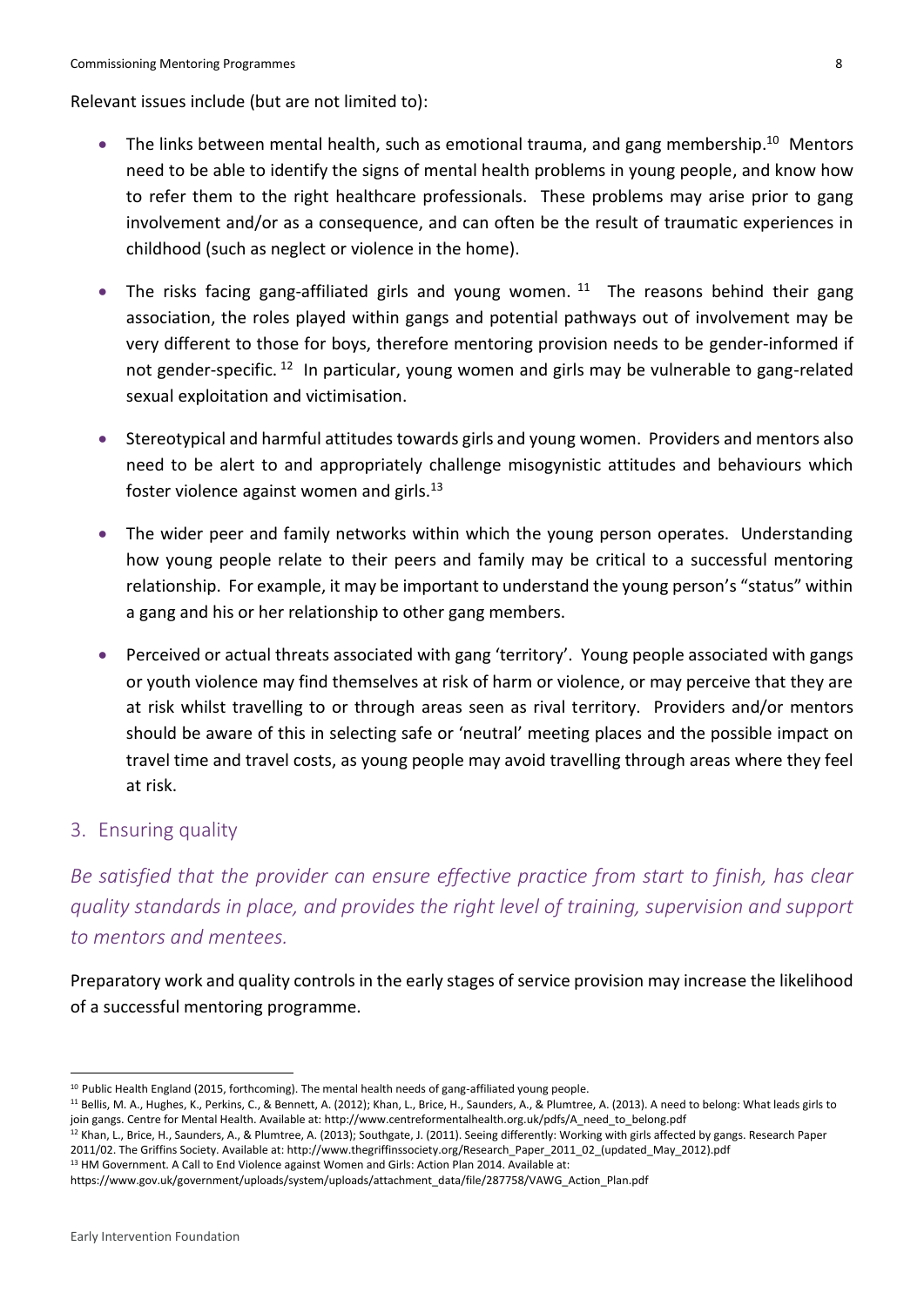- There should be a clear process for recruiting mentors and mentees, and potentially eligibility requirements,<sup>14</sup> to ensure they have the right skills or needs, motivations<sup>15</sup> and time to commit to the programme. The skills a mentor should possess (prior to enrolment and/or through training) will vary depending on the purpose and content of the mentoring provision and planned activities. They may require a relevant educational or occupational background, or more simply relevant life experiences, knowledge or skills. For example, the ability to listen effectively to the mentee and provide advice, advocate for the young person across services, or help them with educational or job applications.
- An induction for all participants can help ensure they understand the goals of the programme, how it will work, the scope of the mentor's role and responsibilities, and have realistic expectations.<sup>16</sup>
- Mentor, and if appropriate mentee, pre-programme training may increase the likelihood of effective mentoring relationships, with general recommended training topics including: programme rules, goals and expectations, mentor obligations and roles, relationship development and maintenance, ethical issues, effective closure of mentoring relationships, and available sources of assistance.<sup>17</sup>
- It is common practice for mentoring services to pair or 'match' youth with mentors based on demographic similarities, such as gender or ethnicity, and/or shared interests, but the evidence on which method if any is most effective is inconclusive.<sup>18</sup> However, there is a general consensus that prioritising shared interests and deeper considerations of compatibility as opposed to actual demographic similarity alone, is the best route forward for current practice.<sup>19</sup> Taking into account the mentee's preferences and speaking to all participants about their hobbies and interests, may help inform these decisions and increase the likelihood of the mentee feeling comfortable with their mentor.

Throughout the programme practical and/or emotional support (e.g. in the form of expert advice from programme staff, print and online resources, communication with other mentors) may be needed to help mentors, and to ensure mentees are directed to relevant services and sources of information.<sup>20</sup> Supervision and monitoring of mentors and mentor-mentee relationships can help ensure the programme is being implemented as intended (minimising the likelihood of errors and/or deviations), and the effective co-ordination of the wider package of preventative services if provided.

1

<sup>20</sup> MENTOR, (2009), p.14.

<sup>14</sup> MENTOR: The National Mentoring Partnership (MENTOR), (2009). Elements of Effective Practice for Mentoring (3rd Ed.). Available at: [http://www.mentoring.org/program\\_resources/elements\\_and\\_toolkits](http://www.mentoring.org/program_resources/elements_and_toolkits)

<sup>15</sup> Tolan, P., Henry, D., Schoeny, M., & Bass, A. (2008).

<sup>16</sup> MENTOR, (2009), p.5.

<sup>17</sup> MENTOR, (2009), p.9.

<sup>18</sup> For example: Blake-Beard, S., Bayne, M. L., Crosby, F. J., & Muller, C. B. (2011). Matching by Race and Gender in Mentoring Relationships: Keeping our Eyes on the Prize. *Journal of Social Issues, 67*, 622-643; de Janasz, S. C., Ensher, E. A., & Heun, C. (2008). Virtual relationships and real benefits: using ementoring to connect business students with practicing managers. *Mentoring & Tutoring: Partnership in Learning, 16*, 394-411; Rhodes, J. E., Reddy, R., Grossman, J. B., & Lee, J. M. (2002). Volunteer mentoring relationships with minority youth: An analysis of same- versus cross-race matches. *Journal of Applied Social Psychology, 32*, 2114-2133.

<sup>&</sup>lt;sup>19</sup> DuBois, D. L., Portillo, N., Rhodes, J. E., Silverthorn, N., & Valentine, J. C. (2011); MENTOR (2009), p.12-13.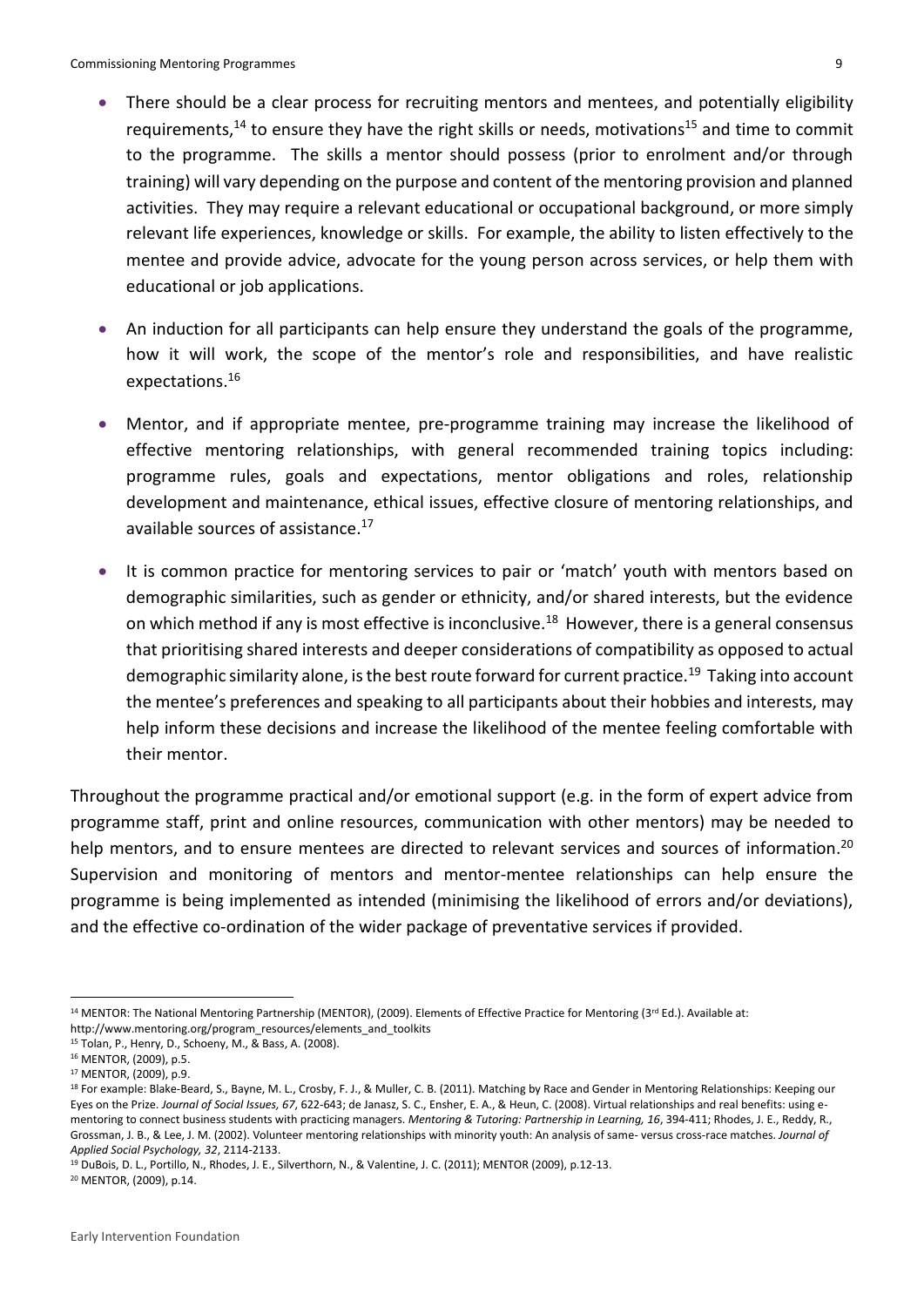All of these elements combined may contribute towards mentoring relationships being adequately sustained for the duration of the programme. This is important as there is evidence to suggest that programmes may be more effective when mentors and mentees meet more frequently and for longer sessions.<sup>21</sup> Conversely, short-lived mentoring relationships may have detrimental effects for some young people, with one highly-cited evaluation<sup>22</sup> of a randomised controlled trial finding significant declines in the self-worth and perceived academic competence of mentees in relationships that terminated prematurely within three months. The mentoring relationships that were most likely to break up involved mentees who had previously sustained emotional, sexual, or physical abuse, and/or were aged 13-16 years old. Whatever the reason for the conclusion of a mentoring relationship, service providers should be able to facilitate this in a way that enables mentors and mentees to reflect upon their experiences and end on a positive note, to avoid feelings of disappointment or rejection.<sup>23</sup>

#### 4. Peer mentoring, ex-offenders as mentors, and peer-group interventions

*Be confident that the provider takes due care with recruitment of peer mentors to ensure that they are suitable for the role, the right monitoring, risk assessment and support systems are in place, and that they do not model or encourage inappropriate or delinquent behaviour.* 

There is some evidence to suggest that peer mentoring in general can have beneficial effects for mentees and mentors,<sup>24</sup> and that older peer-to-youth mentoring relationships may have comparable effects to adult-to-youth mentoring relationships<sup>25</sup>. However research is not conclusive, and there are a number of potential challenges involved in using peer mentors, ex-offender mentors, and group interventions with high-risk youth, which need to be considered.

Providers should pay special attention to the recruitment and training of peer mentors to ensure they have the maturity and capabilities to mentor same age or younger peers, and not become overwhelmed when working with 'difficult' mentees (e.g. who may have behavioural or mental health problems).<sup>26</sup> Some reports suggest that there is a danger of programme effects shrinking or becoming negative if insufficient support is provided, and therefore supervision and monitoring systems may be needed to ensure peer mentors do not model deviant behaviour,<sup>27</sup> e.g. by telling inappropriate jokes, or normalising/glamorising past gang involvement, violence or delinquency.

Providers will need to develop acceptance criteria and risk assessment procedures for ex-offenders who apply to be mentors; these will vary between organisations according to factors such as who the service is aimed at, where it is being delivered, and the requirements of partner organisations. All employees and volunteers working with children or vulnerable adults will need to undergo vetting and security

<sup>21</sup> Jolliffe, D. & Farrington, D. P. (2007).

<sup>22</sup> Grossman, J. B. & Rhodes, J. E. (2002).

<sup>&</sup>lt;sup>23</sup> MENTOR, (2009), p.16-17; Philip, K., Shucksmith, J., & King, C. (2004). Sharing a laugh? A qualitative study of mentoring interventions with young people. The Joseph Rowntree foundation. Available at:<http://www.jrf.org.uk/publications/mentoring-vulnerable-young-people>

<sup>&</sup>lt;sup>24</sup> Karcher, M. J. (2007). Cross-Age Peer Mentoring. Youth Mentoring: Research in Action, Issue 7. MENTOR/National Mentoring Partnership. Available at: [http://www.mentoring.org/downloads/mentoring\\_388.pdf](http://www.mentoring.org/downloads/mentoring_388.pdf)

<sup>25</sup> DuBois, D. L., Portillo, N., Rhodes, J. E., Silverthorn, N., & Valentine, J. C. (2011).

<sup>26</sup> Karcher, M. J. (2007).

<sup>27</sup> Karcher, M. J. (2007).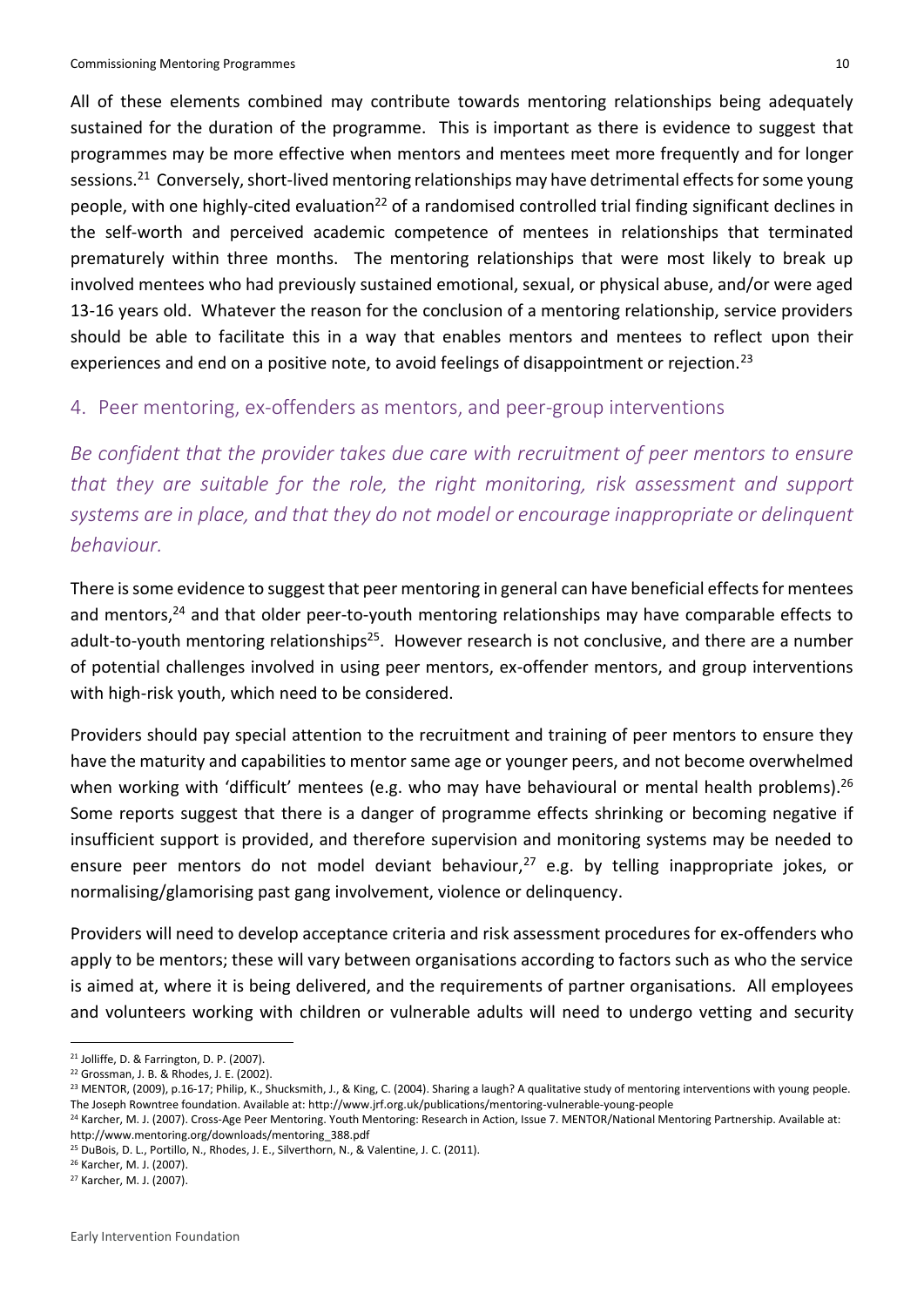checks. The latest information can be found on the Disclosure and Barring Service website<sup>28</sup>. Clinks, a national organisation that supports work delivered by the voluntary and community sector within the criminal justice system, is a valuable source of further advice and guidance on peer support<sup>29</sup>.

More broadly, whilst not specific to mentoring there is evidence to suggest that some peer-*group* interventions with high-risk youth may contribute to increases in, for example, problem behaviour, delinquency and substance use, through 'peer contagion'.<sup>30</sup> Therefore if opting for a peer-group intervention where an individual or individuals mentor a group of high-risk youth together, additional checks may need to be in place to ensure the mentees do not encourage deviant behaviour amongst themselves.

## 5. Monitoring impact and delivery

## *Ensure that there is regular and effective collation of data and monitoring of processes and impacts, to enable both internal and external evaluation.*

If you have commissioned a mentoring service then you will be keen to demonstrate its value or keen to know if it is not succeeding. Knowing whether the mentoring provision you have commissioned has had a positive impact is obviously crucial, but is not always easy to ascertain. The EIF Standards of Evidence can help you think about the different types of evidence your commissioned service might able to provide, as well as ways in which you can support your provider to demonstrate impact more effectively.<sup>31</sup>

The EIF evidence standards range from 0 (no logic model or evidence of outcomes or impact) through to 4 (multiple high-quality evaluations – Randomised Control Trials (RCTs) or Quasi-Experimental Designs (QEDs), showing consistently positive impacts across populations or environments).

Realistically, your mentoring provision is unlikely to have reached the stage of multiple RCTs, or even of one RCT. However, as a minimum, you should expect that:

- The specifics of how the intervention will be delivered and to whom are well-defined;
- The intended short term and longer-term outcomes are clear;
- Outcomes are monitored using objective, transparent and reliable measures; and
- Outcomes are monitored once the programme has come to an end (and, where possible, beyond the end of the programme).

Mentoring services and other interventions may be quite short in duration, yet the outcomes that you are interested in improving might be much longer-term. It is therefore beneficial if long-term outcomes for the young people who participated can be tracked.

<sup>28</sup> <https://www.gov.uk/government/organisations/disclosure-and-barring-service>

<sup>29</sup> [http://www.clinks.org/sites/default/files/Volunteer\\_Peer\\_Support.pdf](http://www.clinks.org/sites/default/files/Volunteer_Peer_Support.pdf)

<sup>30</sup> Dishion, T. J., McCord, J., & Poulin, F. (1999). When Interventions Harm: Peer Groups and Problem Behavior. *American Psychologist, 54*, 755-764. <sup>31</sup> <http://guidebook.eif.org.uk/the-eif-standards-of-evidence>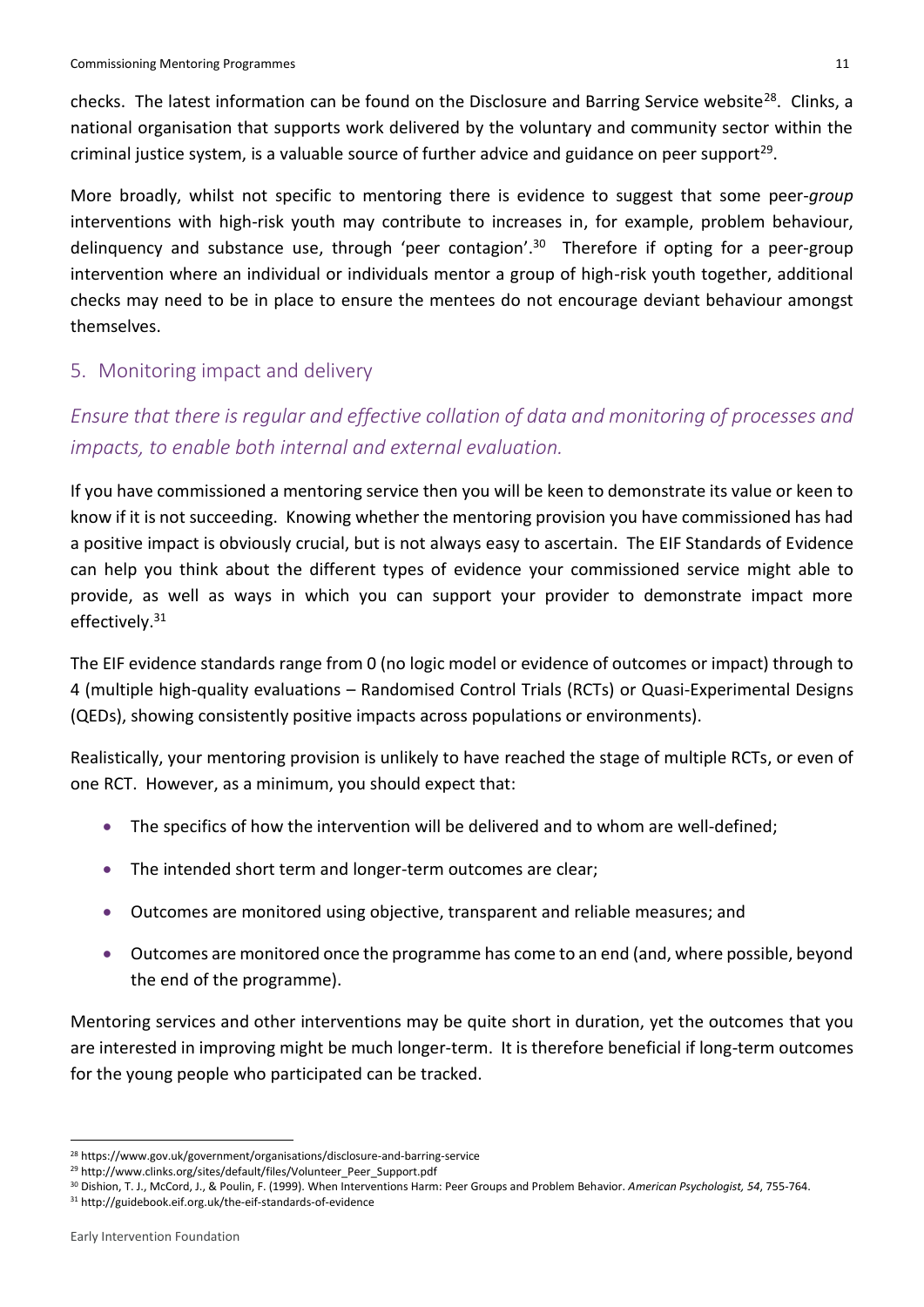- Longer-term follow-ups may require analytical expertise as well as data tracking and collection, so an academic partner or engagement with the Ministry of Justice data lab or other agencies may be needed to help plan and complete the work.
- There are a range of organisations that provide advice and support for monitoring and evaluation besides the Early Intervention Foundation, such as New Philanthropy Capital, the National Centre for Social Research, Research in Practice, the Social Research Unit, Project Oracle and the National Children's Bureau.
- Longer-term follow-up would help you and your provider understand whether any beneficial effects of mentoring were limited to the mentoring period<sup>32</sup>, and whether impacts were sustained, improved, or worsened.<sup>33</sup> This can help inform decisions about whether other services or support may be needed after the formal mentoring period has ended.

The other important consideration is the quality of implementation: the degree to which the intervention was implemented to the quality and as specified by the programme developer.<sup>34</sup>

- Without an understanding of deviations from the way in which the intervention was intended to be delivered, it is impossible to understand whether: (a) any lack of impact was due to poor implementation or to inadequacies in the programme itself, and (b) whether any beneficial impacts might have been improved had the programme been implemented fully.<sup>35</sup> Related to this are the risks of rejecting a potentially effective intervention as ineffective, or wasting resources in replicating or scaling-up a programme in a different way to which it was previously delivered.
- Additionally, if your mentoring service was delivered as part of a wider suite of interventions, analysing how these interventions are delivered can also help understand which specific components or package of components contributed to the observed outcomes.<sup>36</sup> Ideally, records should be kept of any programme deviations (planned or unplanned) or barriers to implementation. This is sometimes called a process evaluation. At the very least, any significant deviations (for example, fewer sessions than planned or replacement of face-to-face meetings with phone contact) should be recorded.

Together with programme costs, careful monitoring and evaluation can help inform decisions about whether to re-commission, scale-up, or decommission.

<sup>32</sup> Jolliffe, D. & Farrington, D. P. (2007)

<sup>33</sup> McCord, J. (1978). A thirty-year follow-up of treatment effects. *American Psychologist, 33*(3), 284-289.

<sup>34</sup> Carroll, C., Patterson, M., Wood, S., Booth, A., Rick, J. & Balain, S. (2007). A conceptual framework for implementation fidelity*. Implementation Science, 2* <sup>35</sup> Carroll, C., Patterson, M., Wood, S., Booth, A., Rick, J., & Balain, S. (2007).

<sup>36</sup> Jolliffe, D. & Farrington, D. P. (2007)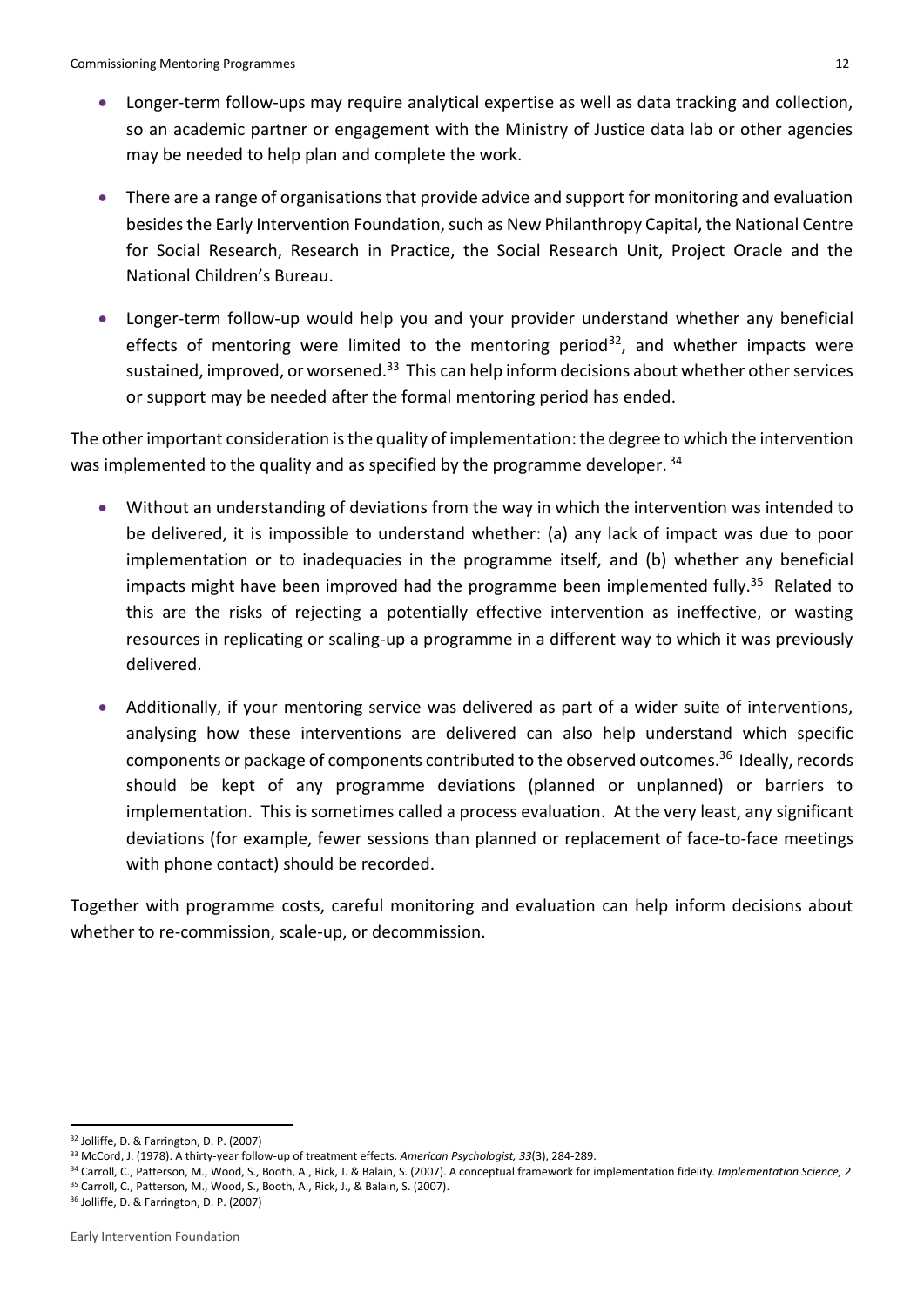#### CHECKLIST: Choosing, commissioning and evaluating a high-quality mentoring service

#### **1. Choosing a programme: population, intervention, outcomes, evidence**

**Be confident if....**

- The target population for the mentoring programme is clear: whether it is designed for young people generally or for specific at-risk or high-risk sub-groups; whether it is appropriate for all age groups, boys and girls.
- It is clear how the intervention should be delivered, including:
	- a) content, what are the planned mentoring activities or topics for discussion, which areas (if any) can be tailored to the individual;
	- b) the type of mentor that is eligible (e.g. adult, peer, ex-offender) and if training is required;
	- c) the planned frequency of mentor-mentee meetings, duration of each meeting, and length of relationship;
	- d) whether it should be implemented alone, or in conjunction with a wider package of services.
- There is a clear link between what will be done and the expected outcomes, and whether the outcomes relate to immediate, short-term, or long-term improvements. The outcomes should also be relevant to your target group.
- The programme has been evaluated robustly and shown to have a positive impact on the relevant outcomes. Se[e the](http://guidebook.eif.org.uk/the-eif-standards-of-evidence)  [EIF Standards of Evidence](http://guidebook.eif.org.uk/the-eif-standards-of-evidence) for further guidance on how to identify the quality and strength of a programme's evidence base. It is important decisions are based on the best available evidence.

#### **Be wary if…**

- The programme's target population is not specified, is unclear, or is different to the group you plan to work with. *Some programmes are designed to only be delivered with certain types of participants, and some may work differently for various sub-groups. Contact the programme developer or provider if possible to get more information, and check programme evaluations for evidence of transferability.*
- It is not clear how a part or all of the intervention should be implemented, in relation to content, mentor eligibility, training, frequency of meetings and duration of relationship, and other services. *Contact the programme developer or provider for more information, and be careful if providers are adding components, even if based on professional judgement, as the effects of these additions may not have been evaluated*
- There is no explicit, reliable link between what will be done and the expected outcomes, the programme's outcomes are unclear, or are not relevant to the needs of your target population.
- The programme has not been evaluated robustly, or has evidence of harmful effects. *Some programmes may only have lower level evaluations available, and should not all be avoided for this reason alone; however, it is important to be aware of the risks involved in implementing a programme without a robust evidence-base, and to have a strategy in place for carefully monitoring outcomes if implemented, to avoid causing harm or wasting resources on an ineffective intervention.*

#### **2. Commissioning a service: funding, risk management, service delivery**

#### **Be confident if....**

- You know who is funding the service, and there is an appropriate level of resources available (including staff) to deliver and sustain the programme.
- The service provider has a clear risk assessment system in place to: identify staff and prospective mentors who may have failed disclosure and barring checks; recruit and monitor mentors who may have a criminal record but are still eligible (e.g. in the case of ex-offender peer mentors); ensure there are clear safeguarding policies for staff and mentees.
- There is provision for statutory services to be involved in the care of high-risk mentees, and that staff and mentors know which services to refer young people to. There are clear referral pathways to other relevant services (e.g. mental health), and appropriate management and monitoring systems in place if the programme is offered as part of a wider intervention package.

#### **Be wary if…**

- There is no reliable or sustainable funding in place. *You need to be aware of the projected costs and benefits from the outset, to avoid wasting time and resources, and the incompletion of a programme.*
- The service provider has no or an inappropriate risk assessment system in place, or without a process to review assessments regularly. *This could put staff, mentors, and mentees at risk.*
- The need for provision of statutory services is ignored, particularly in the care of high-risk mentees. Mentors are left to deal with all mentee problems that arise or have no planned referral pathways to other services. *You need to be clear what is within and outside of the scope of the mentor's role; the problems faced by young people are likely complex and multi-layered, therefore services need to be planned accordingly.*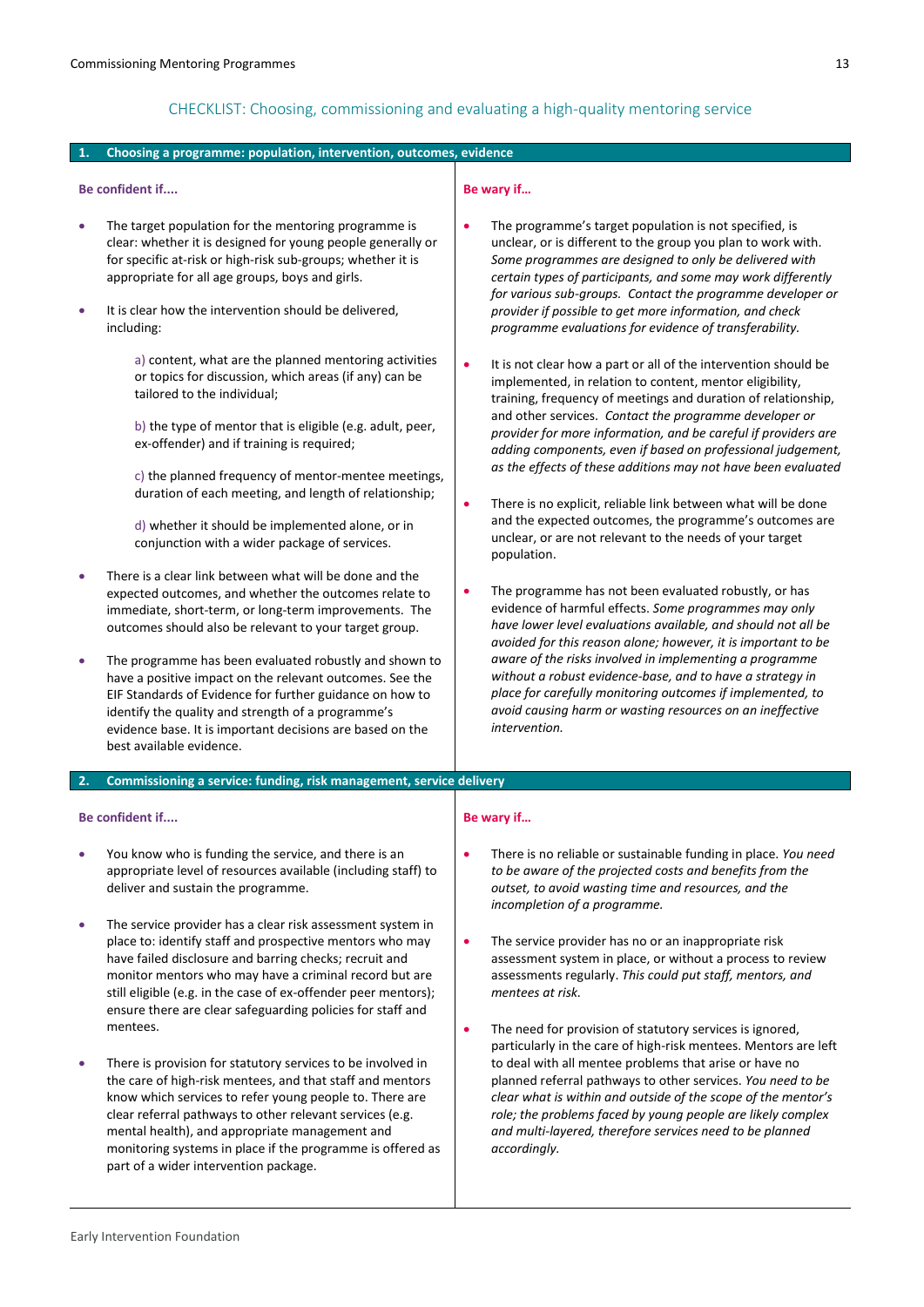- There is a clear recruitment process for mentors and mentees that is safe and effective, and meets the programme's eligibility requirements. Processes are in place to ensure mentors have the right skills, experience and motivations, and the time to commit for the duration of the programme.
- There is an appropriate system of matching mentors and mentees, preferably with consideration of shared interests, based on the programme specification & evaluation.
- Mentors and mentees receive an appropriate induction about programme goals and how it will work, with training provided if necessary (covering e.g., programme rules, mentor obligations & roles, ethical issues, relationship closure, available resources).
- The service is implemented as close to the programme description as possible, with mechanisms in place for monitoring fidelity that can identify deviations from the programme & if necessary include processes for getting mentor/mentees back on track.
- There is appropriate supervision and a wider support network in place for mentors to ask for and/or share advice.
- There is a clear strategy for dealing with 'failed' mentormentee relationships and/or relationships that end prematurely (e.g. because participants did not get along, or did not have the time to commit), and a clear strategy for the closure of mentor-mentee relationships generally.
- There is an unclear, inappropriate, or unspecified recruitment process for mentors and mentees. *Programmes need to be delivered in the right way by the right people to maximise the likelihood of achieving the outcomes specified, and to avoid potentially causing harm through e.g., mentors letting mentees down (or vice versa) by not finishing the programme, or mentors not having the rights skills to offer advice.*
- Mentors and mentees are inappropriately matched. *Inappropriate matches may cause relationships to break down early, or fail to achieve maximum impact.*
- There is a failure to manage expectations about programme goals and processes, or to provide appropriate training.
- The service is implemented differently to the programme description. *Deviations may result in the programme not achieving maximum impact, or may have unintentional or even harmful effects*
- There is no strategy for dealing with the end of mentoring relationships, including those that end prematurely. *You want to ensure mentees and mentors can reflect upon what has been achieved, and avoid leaving either party without appropriate support or contacts, particularly if the mentee needs to continue receiving other services.*

#### **3. Evaluating a commissioned service: monitoring processes and measuring impacts**

#### **Be confident if....**

- The main components of implementation and delivery are monitored and recorded through transparent, reliable, and objective means, from recruiting participants through to the end of the programme.
- There is a transparent record of any deviations made (planned or unplanned), to better inform evaluations of what's worked and what hasn't, and to develop strategies for overcoming or preparing for barriers to implementation.
- All programme impacts are recorded, including nonsignificant and harmful effects.
- Post-programme follow-up is incorporated where possible to monitor whether outcomes are sustained, improve, or worsen following the end of the intervention(s).

#### **Be wary if...**

- No records or poor records are kept. *This creates poor feedback and evidence pools for decisions regarding programme impacts and whether to scale-up, re-commission or decommission.*
- No records are kept of deviations. *This may provide inaccurate information on programme impacts for those intending to implement the programme as originally specified and may hinder developing strategies to overcome implementation barriers.*
- Non-significant or harmful effects are not recorded. *The risks and problems facing young people are often multi-facetedprogrammes need to be evaluated within the full context of harms, costs, and benefits.*
- There is a failure to measure all relevant outcomes, or impacts are only assessed immediately following the end of the programme where longer follow-ups were possible.